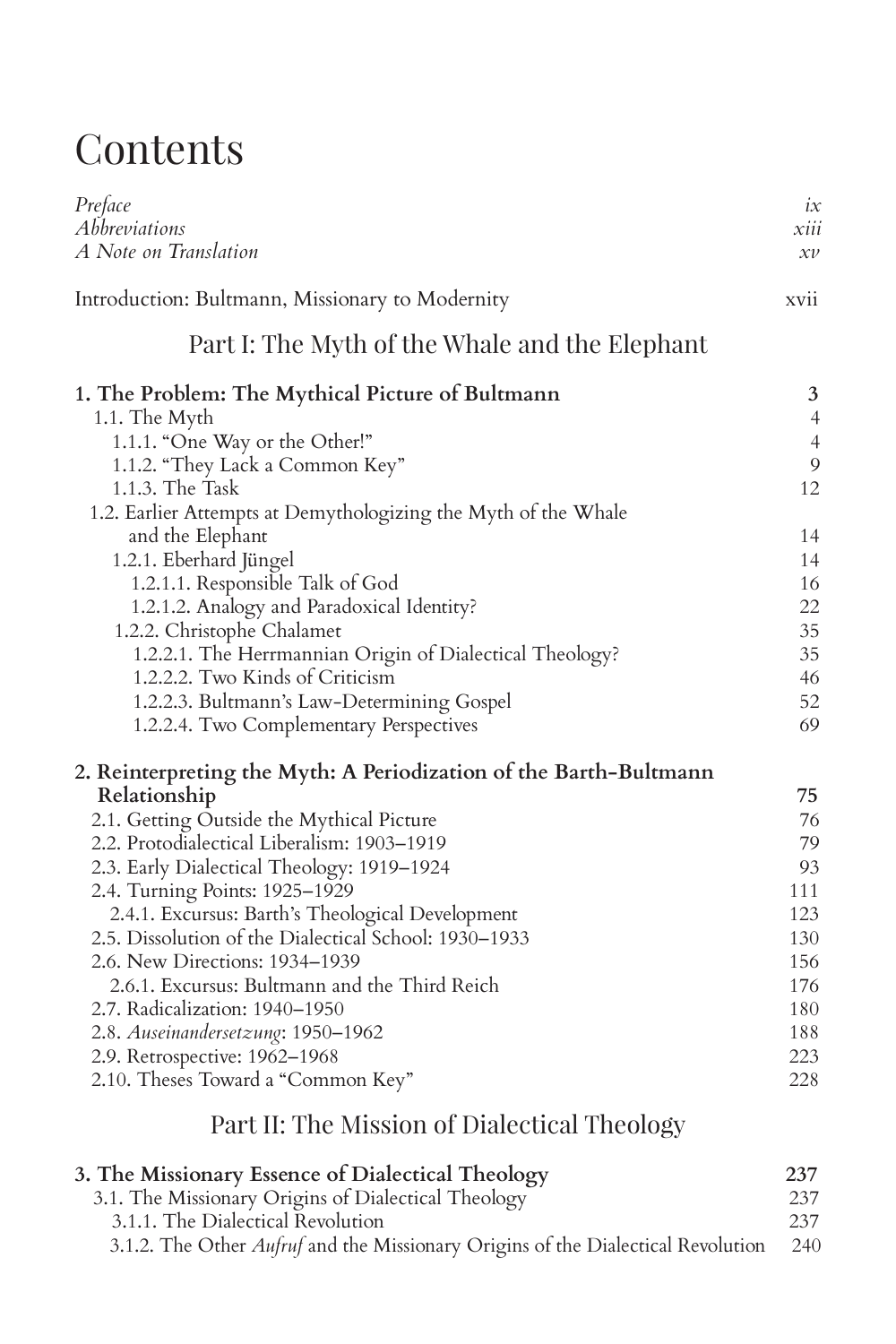| 3.1.2.1. The <i>Aufruf</i> of the Twenty-Nine                                     | 243 |
|-----------------------------------------------------------------------------------|-----|
| 3.1.2.2. The Question of Mission and the Origins of Barth's Theology              | 247 |
| 3.2. The Dialectical Thesis                                                       | 259 |
| 3.2.1. Dialectical Theology in Historical Context                                 | 261 |
| 3.2.1.1. The Luther-Renaissance and the Doctrine of Justification                 | 262 |
| 3.2.1.2. The Rediscovery of New Testament Eschatology                             | 272 |
| 3.2.1.3. The Rise of the Colonial-Missionary and Ecumenical Movements             | 282 |
| 3.2.2. Dialectical Theology: A Modern Apocalyptic Reformation                     | 288 |
| 3.3. The Missionary Practice of Dialectical Theology                              | 292 |
|                                                                                   |     |
| 4. The Mission of Bultmann's Dialectical Theology                                 | 305 |
| 4.1. Bultmann as Theologian of Mission                                            | 306 |
| 4.2. The Eschatological Mission of God: Theology without Objectification          | 309 |
| 4.2.1. Bultmann and the Discovery of the Eschatological Kerygma                   | 310 |
| 4.2.2. "Gott ist nicht eine Gegebenheit": The Eschatological                      |     |
| Transcendence of God                                                              | 316 |
| 4.2.2.1. Modern Theology and the Problem of God                                   | 317 |
| 4.2.2.2. The God of the Future: The Eschatological Message of Jesus               | 322 |
| 4.2.2.3. "Ganz Andere": Eschatological Transcendence                              | 327 |
| 4.2.2.4. God's Being Is in Coming: Toward an Eschatological Theontology           | 339 |
| 4.2.3. The Quest for the Kerygmatic Christ: The Eschatological Event              |     |
| of Salvation                                                                      | 345 |
| 4.2.3.1. The Eschatological Dass: Against the So-Called Historical Jesus          | 346 |
| 4.2.3.2. The Eschatological Tat: Justification as the Turning Point               |     |
| of the Ages                                                                       | 354 |
| 4.2.3.3. The Eschatological Heilsereignis: Christ as Event                        | 364 |
| 4.2.4. Theology without Objectification: The Mission of an                        |     |
| Eschatological God                                                                | 369 |
| 4.3. The Eschatological Mission of Theology: Theology without                     |     |
| Universalization                                                                  | 374 |
| 4.3.1. The Ontic and the Ontological: The Eschatological Theme                    |     |
| of Theology                                                                       | 375 |
| 4.3.2. The <i>fides quae</i> and the <i>fides qua</i> : The Eschatological Object |     |
| of Theology                                                                       | 382 |
| 4.3.3. "Reden von" and "Reden über": The Eschatological Task of Theology          | 388 |
| 4.3.4. Theology without Universalization: The Mission of an                       |     |
| Eschatological Science                                                            | 404 |
| 4.4. Bultmann's Correlationist Dialectical Theology                               | 407 |
| 4.4.1. Beyond Realism and Idealism                                                | 407 |
| 4.4.2. Correlationism                                                             | 412 |
| 4.4.3. Dialectical Theological Correlationism                                     | 417 |
| 4.4.4. Bultmann's Correlationist Dialectical Theology                             | 425 |
| 4.5. "The Church Is Always a Missionary Church": The Missionary                   |     |
| Significance of Bultmann's Dialectical Theology                                   | 431 |
| Part III: The Mission of Demythologizing                                          |     |
|                                                                                   |     |
| 5. The Truth of Myth and the Necessity of Demythologizing                         | 439 |
| 5.1. The Truth of Myth and the Necessity of Demythologizing                       | 439 |
| 5.1.1. The Truth of Myth                                                          | 441 |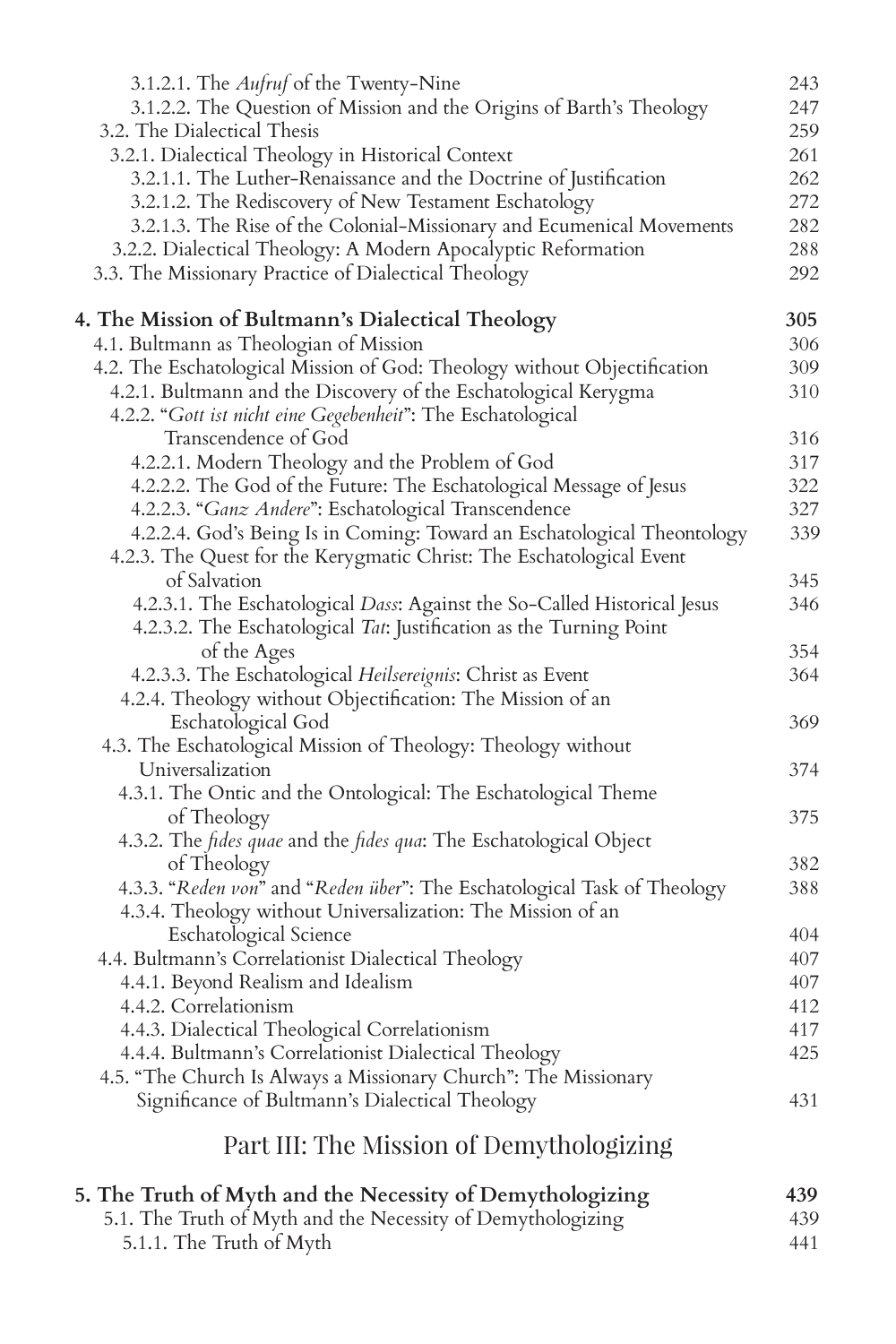| 5.1.2. The Necessity of Demythologizing                                  | 446 |
|--------------------------------------------------------------------------|-----|
| 5.1.3. The Christological Unity of Myth and Demythologizing              | 451 |
| 5.2. Two Excursuses on the Necessity of Demythologizing                  | 459 |
| 5.2.1. The Problem of a γνώσις τών πάντων: An Excursus on                |     |
| Myth and Science                                                         | 459 |
| 5.2.2. Theology as the Theory of Praxis: An Excursus on Jüngel's         |     |
| Glauben und Verstehen                                                    | 471 |
| 5.3. Kerygmatic Demythologizing: "Das Wort ward Fleisch"                 | 480 |
| 5.3.1. The Word Made Flesh: The Paradoxical Identity of Myth             |     |
| and Demythologizing                                                      | 482 |
| 5.3.2. Sola fide: The Hermeneutic of the Doctrine of Justification       |     |
| by Faith Alone                                                           | 496 |
| 5.4. Toward a New Interpretation of Demythologizing                      | 499 |
| 6. Toward a Dialectical Intercultural Hermeneutic                        | 503 |
| 6.1. In Search of a New Conceptuality                                    | 503 |
| 6.2. Intercultural Theology: Mission as Hermeneutics                     | 505 |
| 6.3. The Intercultural Critique of Bultmann                              | 511 |
| 6.3.1. Selbstverständnis as Selbstgespräch                               | 511 |
| 6.3.2. An Existentially Acultural Kerygma                                | 516 |
| 6.4. Intercultural Hermeneutics: Deconstruction and Reconstruction       | 522 |
| 6.4.1. Missionary Deconstruction: Constantinianism and Volkstheologie    | 523 |
| 6.4.1.1. The Concept of Culture                                          | 524 |
| 6.4.1.2. The Problem of Constantinianism                                 | 532 |
| 6.4.1.3. The Intercultural Critique of Volksreligion                     | 535 |
| 6.4.2. Missionary Reconstruction: Understanding and Interpretation       | 538 |
| 6.4.2.1. Dialectical Strangeness: Toward a Model of Intercultural        |     |
| Encounter                                                                | 540 |
| 6.4.2.2. Understanding as Praxis: Toward a Hermeneutic of Konvivenz      | 549 |
| 6.4.2.3. Dialectical Translation: Appropriation and Transpropriation     | 556 |
| 6.5. Translationism: Interpretation without Guarantees                   | 566 |
| 7. The Problem of Myth and the Program of Deconstantinizing              | 569 |
| 7.1. Introduction to a New Interpretation of Demythologizing             | 570 |
| 7.2. Demythologizing in the Context of Modern Mythology                  | 576 |
| 7.2.1. Excursus: Demythologizing as a Repoliticizing of God-Talk         | 587 |
| 7.3. The Clarification and Absolutization of Myth                        | 591 |
| 7.3.1. The Concept of Myth: Bultmann's Clarification and His Critics     | 591 |
| 7.3.2. The Absolutizing of Myth: Mythology as Anknüpfungspunkt           |     |
| in Thielicke                                                             | 598 |
| 7.4. The Program of Deconstantinizing: Theology without Weltanschauungen | 607 |
| 7.4.1. The Problem of Objectification                                    | 609 |
| 7.4.1.1. Objectification and Mythology                                   | 611 |
| 7.4.1.2. Mythology and Analogy                                           | 616 |
| 7.4.1.3. Mythology as a Primitive analogia entis                         | 621 |
| 7.4.1.4. Demythologizing as a Critical analogia fidei                    | 626 |
| 7.4.2. The Problem of the Mythical Weltbild                              | 638 |
| 7.4.2.1. Welthild and "Sitz im Leben"                                    | 639 |
| 7.4.2.2. Weltbild and Mythology                                          | 643 |
| 7.4.2.3. Welthild as Objectification?                                    | 646 |